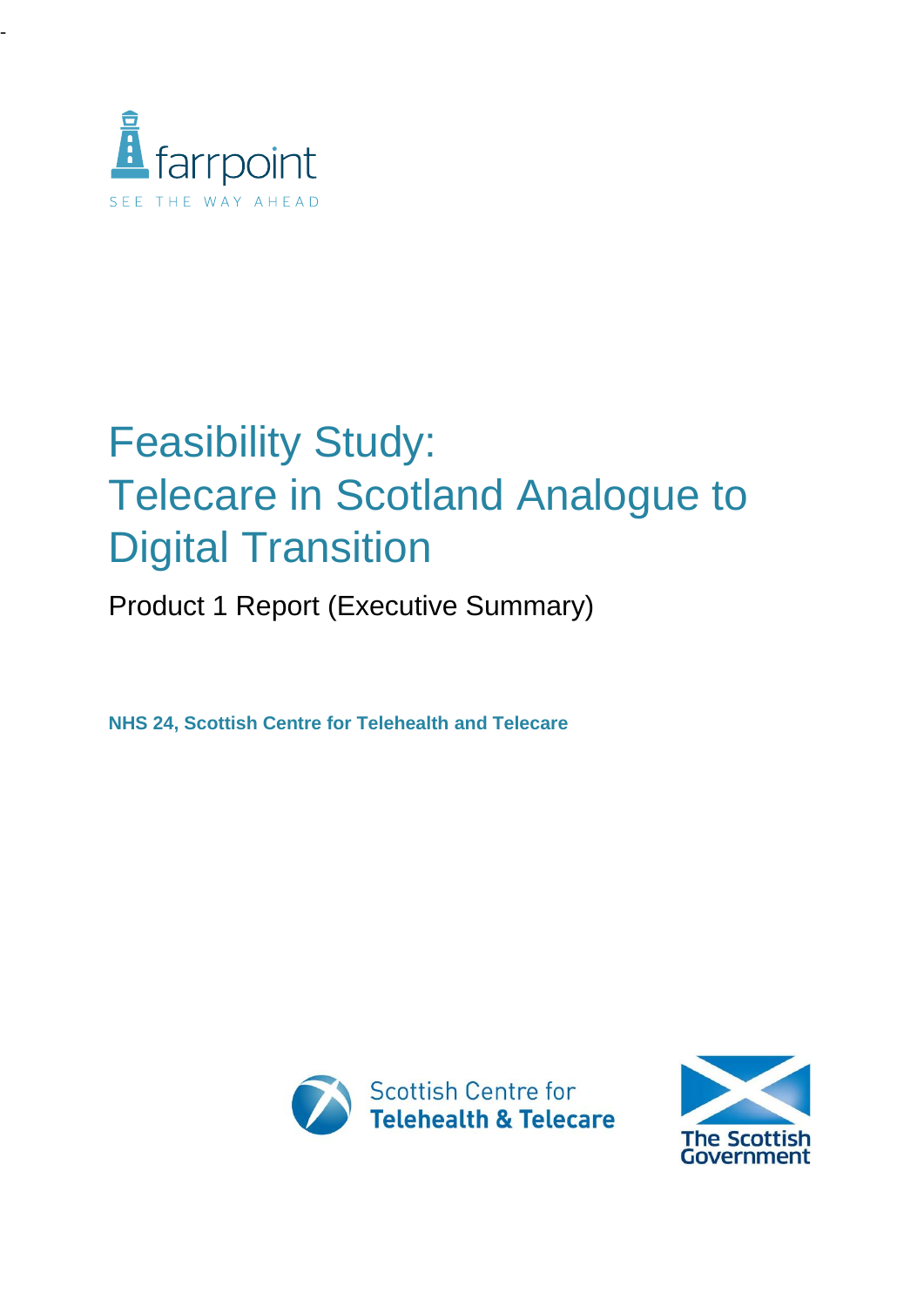## Copyright © 2015

This report was commissioned by NHS 24 on behalf of the Scottish Government's Technology Enabled Care Programme.

FarrPoint Ltd has produced the information contained herein for NHS24. The ownership, use and disclosure of this information are subject to the Terms and Conditions contained in the contract between FarrPoint Ltd and NHS24, under which it was prepared.

| Revision | <b>Description</b>            | Author    | Checked | Reviewed | Authorised | Date       |
|----------|-------------------------------|-----------|---------|----------|------------|------------|
| 1.0      | Initial Issue for Client      | RP/AP     | AM      | AP/AM    | AM         | 07/08/2015 |
|          | Comments                      |           |         |          |            |            |
| 2.0      | Reissued incorporating client | <b>RP</b> | AP      | AP.      | <b>RP</b>  | 21/08/2015 |
|          | comments                      |           |         |          |            |            |
| 3.0      | Reissued incorporating        | <b>RP</b> | AP      | AP.      | <b>RP</b>  | 09/10/2015 |
|          | further client comments       |           |         |          |            |            |
| 4.0      | Formatting changes            | <b>RP</b> | ΑP      | AΡ       | RP         | 25/07/2016 |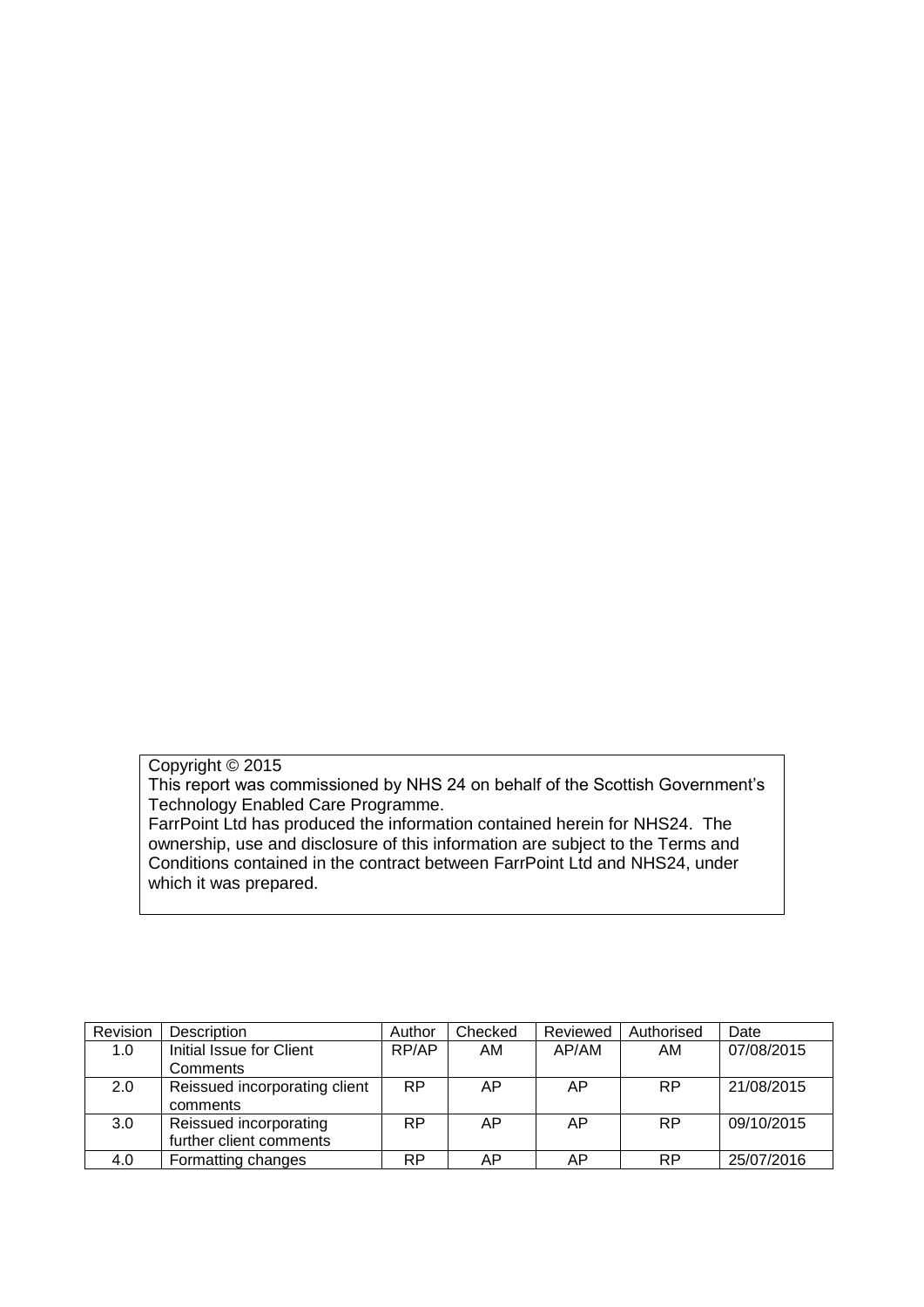## **1. Executive Summary**

The Scottish Government, via The Scottish Centre for Telehealth and Telecare, has commissioned FarrPoint to undertake a feasibility study to investigate the transition of Telecare within Scotland from analogue to digital technology. This is a constituent part of a wider Technology Enabled Care Programme aligned with the National Telehealth & Telecare Delivery Plan aiming to enable greater choice and control in healthcare and wellbeing services for an additional 300,000 people by March 2016, enabling more citizens to remain at home and in their communities.

This study relates to Workstream 5 within the Technology Enabled Care Programme:

 **Workstream 5: Exploring the scope and benefits of switching current provision of Telecare from analogue to digital Telecare**.

In completing the overall feasibility study, a number of staged products were agreed as deliverables:

- Product 1 Evidence Base and Profile;
- Product 2 Implementation Guide and Cost Benefit Analysis;
- Product 3 Trial Site Design.

This report details the findings of the first Product, examining the transition of Telecare in Scotland from analogue to digital. The Product has audited the current digital status of Telecare solutions in Scotland and has examined the potential benefits that a move to digital Telecare may deliver.

Prior to examining the benefits and practicalities of moving Telecare from analogue to digital, it is important to first define what is meant by Digital Telecare. For the purposes of this study FarrPoint has developed the following definition of Digital Telecare:

*A Telecare solution is considered to be Digital if it carries information end-toend, from sensor / monitor, to the Alarm Receiving Centre agent's workstation / telephone in a digital form without any conversion occurring. In technical terms, this means that data will be carried end-to-end using Internet Protocol (IP) format.*

To establish the current digital status of Telecare solutions in Scotland questionnaires were sent to all ARCs that are operated by, or on behalf of, Scottish public bodies. 81%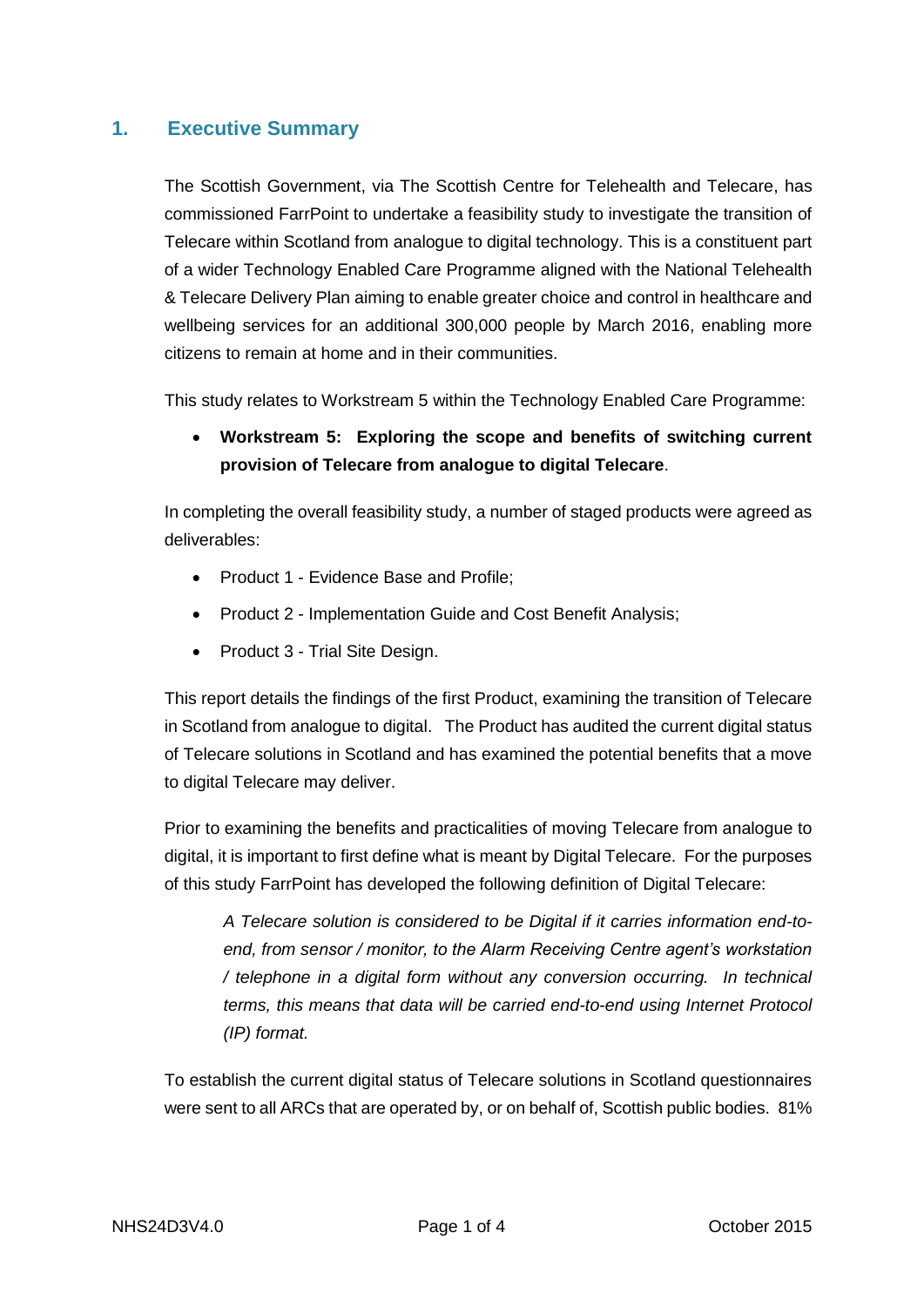of questionnaire responses were received. The responses are consistent with those received by SCTT and JIT in previous, similar exercises. Headline findings are that:

- it is estimated that there are 22 ARCs delivering telecare solutions for, or on behalf of, Scottish public bodies;
- it is estimated that 38% of ARCs are providing services for more than one public body;
- the 22 organisations that provided questionnaire responses are serving a total of approximately 153,000 subscribers and receive around 4 million incoming Telecare alarm calls per annum. These calls are answered by a total of 256 full-time equivalent agents, an average of 12.8 agents per ARC;
- Tunstall is the dominant provider of Telecare ARC solutions, being used by 12 respondents. Jontek and Chubb solutions are used by two and three respondents respectively. The remaining respondents use other solutions. The ARC solutions deployed vary in their age and software release;
- a range of suppliers' controller and sensor/monitor equipment is used, although there are examples of some providers using a single provider's equipment for their ARC system and all controllers, sensors/monitors.

No Scottish Telecare solution currently meets the definition of digital Telecare. There are examples of deployments based on digital technology, for example geofencing and video camera use, but these are limited in scale and number and tend to be deployed as standalone solutions, separate to the main Telecare systems. A number of Telecare providers are currently starting the process of procuring new ARC solutions and are considering solutions that offer a greater degree of digital capability than used at present, however, these procurements are in the early stages and no decisions have yet been made on the nature of the new solutions that will be delivered.

The range of supplier equipment and age of the current Scottish Telecare systems is a factor that will need to be considered in the next Product of this study when the high level implementation guide for digital Telecare is developed. The fact that ARCs are starting from different positions, with some more 'digital ready' than others will mean that there are a number of challenges in developing a single standard approach for the deployment of digital Telecare.

Telecare providers would currently struggle to procure a Telecare solution that met the above definition of digital Telecare and delivered all of the potential benefits identified.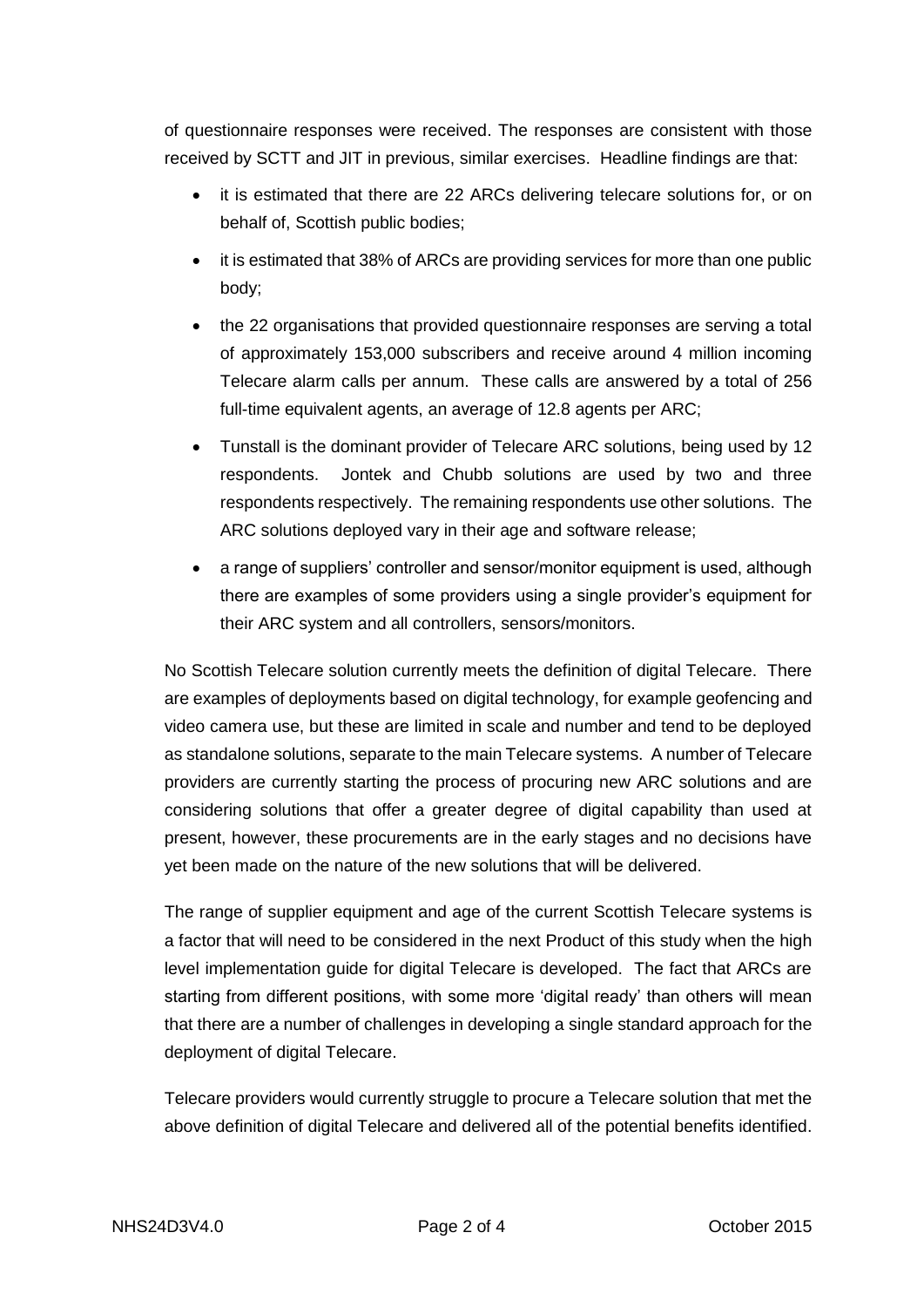This is because none of the larger suppliers currently offer an end-to-end digital solution, although some are closer to being able to offer this than others. Lack of customer demand, and the absence of recognised standards for digital Telecare, are factors contributing to this situation. This is another factor that that will need to be considered as part of the high level digital Telecare implementation guide produced in the next Product of this study. It is clear that a direct move to a fully digital Telecare solution is probably not viable, and an approach based on an incremental digital deployment is more likely to be appropriate.

This incremental digital deployment approach is being used in Sweden. The initial focus of digital Telecare has been the shift to digital connection between in-home controllers and the ARC. This is to address the reliability issues experienced following the main Swedish telecom provider's shift to using digital technology in their core networks, and the end of their obligation to provide analogue exchange lines. This shift from analogue exchange lines meant that there was a compelling event driving the need to adopt digital Telecare. There are currently no similar plans for the decommissioning of analogue phone lines in the UK, however, there are reports that BT is seeking this issue to be included within the scope of the Digital Communications Review currently being completed by Ofcom, and so this is an area that should be monitored.

Currently 40,000 of Sweden's 220,000 Telecare subscribers have been shifted to this digital technology. The initial focus of the digital Telecare rollout has been on subscribers in rural areas as the Swedish telecoms provider is decommissioning analogue exchange lines in these areas first. Given the incremental deployment of digital technology, the current Telecare solutions in Sweden do not meet the definition of digital Telecare.

The experience from Sweden, along with the discussions held and questionnaire responses received from Scottish Telecare providers, have allowed a range of potential benefits of digital Telecare to be identified. These potential benefits fall into four main themes:

- **Reliability** Potential benefits relating to improving the reliability and quality of Telecare services, or ensuring the continuity of Telecare;
- **Efficiency** Potential benefits relating to improving the efficiency of Telecare. These relate both to efficiencies gained through improvements in delivery